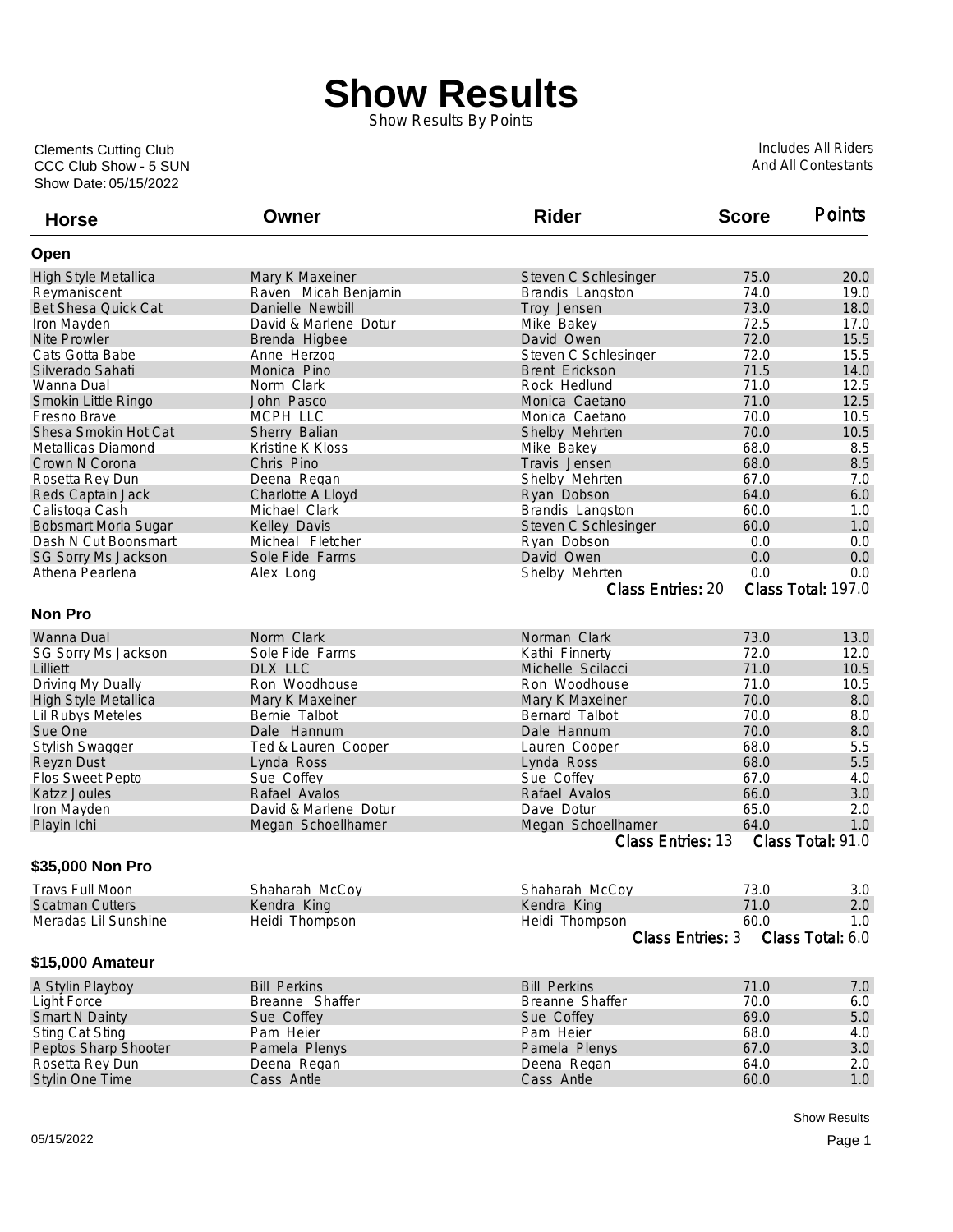| <b>Horse</b>             | Owner                | <b>Rider</b>                                  | <b>Score</b>                     | <b>Points</b>      |
|--------------------------|----------------------|-----------------------------------------------|----------------------------------|--------------------|
| \$15,000 Amateur         |                      |                                               |                                  |                    |
| \$50,000 Amateur         |                      | Class Entries: 7                              |                                  | Class Total: 28.0  |
| Reyzn Dust               | Lynda Ross           | Lynda Ross                                    | 73.0                             | 14.0               |
| <b>Light Force</b>       | Breanne Shaffer      | Breanne Shaffer                               | 72.0                             | 13.0               |
| Stylin One Time          | Cass Antle           | Cass Antle                                    | 71.5                             | 12.0               |
| Cats Gotta Babe          | Anne Herzog          | Anne Herzog                                   | 71.0                             | 11.0               |
| Eyez Got Game            | Jainet Gaines        | Jainet Gaines                                 | 70.0                             | 9.5                |
| Shesa Smokin Hot Cat     | Sherry Balian        | Sherry Balian                                 | 70.0                             | 9.5                |
| Driving My Dually        | Ron Woodhouse        | Ron Woodhouse                                 | 69.0                             | 8.0                |
| <b>Sting Cat Sting</b>   | Pam Heier            | Pam Heier                                     | 68.0                             | 7.0                |
| Athena Pearlena          | Alex Long            | Alex F Long                                   | 66.0                             | 6.0                |
| Lilliett                 | DLX LLC              | Michelle Scilacci                             | 64.0                             | 4.5                |
| Stylish Swagger          | Ted & Lauren Cooper  | Lauren Cooper                                 | 64.0                             | 4.5                |
| Chromium                 | Sue Coffey           | Alyce Coffey West                             | 63.0                             | 3.0                |
| Playin Ichi              | Megan Schoellhamer   | Megan Schoellhamer                            | 60.0                             | 1.0                |
| Kat Rey                  | Dave Balzhiser       | Dave Balzhiser                                | 0.0                              | 0.0                |
|                          |                      | Class Entries: 14                             |                                  | Class Total: 103.0 |
| \$5,000 Novice Horse     |                      |                                               |                                  |                    |
| Hy Stylin Vintage        | Mary Robertson       | Shelby Mehrten                                | 74.0                             | 10.0               |
| Sugs Rey Lady            | Astrid Wollenburg    | Steven C Schlesinger                          | 70.0                             | 9.0                |
| Reds Last Metal          | Charlotte A Lloyd    | Ryan Dobson                                   | 69.0                             | 8.0                |
| South of Georgia         | Hilda Basil          | Troy Jensen                                   | 60.0                             | 5.0                |
| Hi Stylin Safari         | Don Hodge            | Mike Bakey                                    | 60.0                             | 1.0                |
| Dolla                    | Tiffany LaMendola    | Steven C Schlesinger                          | 60.0                             | 7.0                |
| <b>SG Jackson Brown</b>  | Connie Collins       | Mike Bakey                                    | 60.0                             | 1.0                |
| Dash N Cut Boonsmart     | Micheal Fletcher     | Ryan Dobson                                   | 0.0                              | 0.0                |
| Missin Sereda            | Renee Carnes         | Joseph Ferguson                               | 0.0                              | 0.0                |
| Chicks Dual Rey          | Jenna Baggs          | Wes Johnson                                   | 0.0                              | 0.0                |
|                          |                      | Class Total: 41.0<br><b>Class Entries: 10</b> |                                  |                    |
| \$25,000 Novice Horse    |                      |                                               |                                  |                    |
| Mugzy                    | Elizabeth Goodrich   | Mike Bakey                                    | 74.0                             | 18.0               |
| Jacksons Lil Jewel       | Anne Herzog          | Steven C Schlesinger                          | 72.0                             | 17.0               |
| Two Tone Cat             | Raven Micah Benjamin | Brandis Langston                              | 71.5                             | 16.0               |
| <b>True Kit</b>          | Tiffany LaMendola    | Steven C Schlesinger                          | 71.0                             | 15.0               |
| I Nita Rebel             | Christina Oswald     | Steven C Schlesinger                          | 70.0                             | 13.0               |
| Metallic Copper Cat      | Tracy Hart           | Wes Johnson                                   | 70.0                             | 13.0               |
| Lil Rebel Rey            | Ava Lofas            | Shelby Mehrten                                | 70.0                             | 13.0               |
| Peppys Smart Kate        | Kathy Breckenridge   | Steven C Schlesinger                          | 69.0                             | 11.0               |
| Missin Sereda            | Renee Carnes         | Joseph Ferguson                               | 67.0                             | 10.0               |
| Moondog                  | Pamela Plenys        | Brandis Langston                              | 66.0                             | 9.0                |
| Absolutelystunningcat    | Paula Contreras      | David Owen                                    | 65.0                             | 8.0                |
| Baila Conmigo            | Kyrah Vanruiten      | Ryan Dobson                                   | 60.0                             | 1.0                |
| Hot Ten                  | Kim Carone           | Troy Jensen                                   | 60.0                             | 1.0                |
| <b>Hott Choice</b>       | Patty Walker         | David Owen                                    | 60.0                             | 1.0                |
| <b>Spicy Reyflection</b> | Jessica Mehrten      | Shelby Mehrten                                | 60.0                             | 1.0                |
| Miss Gypsy Jackson       | Francesca Vogel      | Mike Bakey                                    | 0.0                              | 0.0                |
| Teles Sheza Legend       | Julie Johnson        | Ryan Dobson<br>Class Entries: 17              | 0.0<br>0.0<br>Class Total: 147.0 |                    |
|                          |                      |                                               |                                  |                    |
| \$5,000 N H Non Pro      |                      |                                               |                                  |                    |
| MS Ella Boon             | Allison Rideau       | Allison Rideau                                | 73.0                             | 8.0                |
| Hy Stylin Vintage        | Mary Robertson       | Mary Robertson                                | 72.0                             | 7.0<br>$\sim$      |

| MS Elia Boon         | Allison Rideau    | Allison Rideau    | 73.U | 8.U |
|----------------------|-------------------|-------------------|------|-----|
| Hy Stylin Vintage    | Mary Robertson    | Mary Robertson    | 72.0 | 7.0 |
| Dolla                | Tiffany LaMendola | Tiffany Lamendola | 71.0 | 6.0 |
| Meradas Lil Sunshine | Heidi Thompson    | Heidi Thompson    | 70.0 | 5.0 |
| Rowin                | Torie Monroe      | Torie Monroe      | 69.0 | 4.0 |